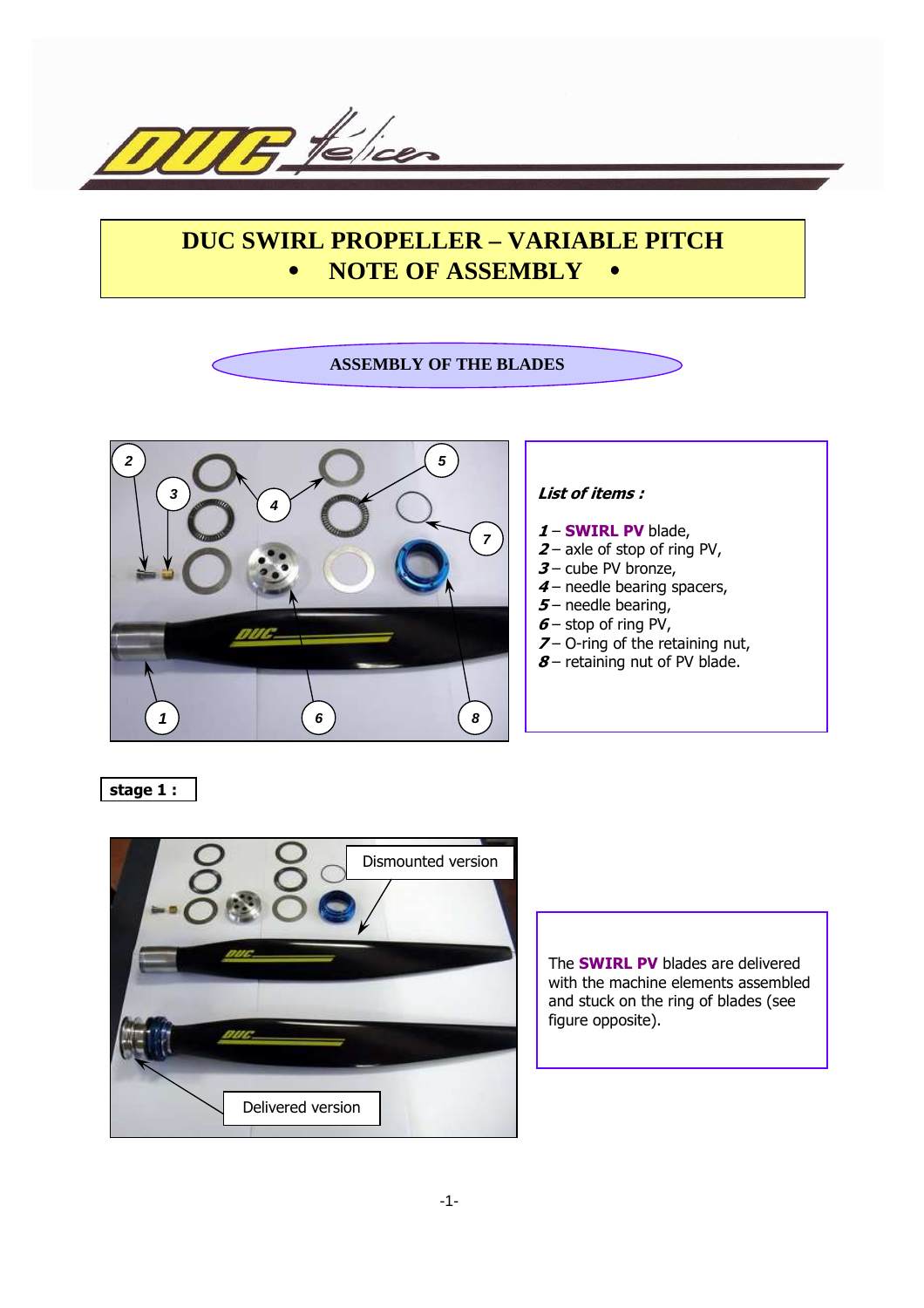

### Stage 2 :



Position the hub of the propeller with variable pitch on a support so as to obtain a horizontal position of the blade to be gone up.

Stage 3 :



Stick with grease of bearing the needle bearing (5) between two spacers (4) and to stick the unit on the thrust of ring PV (6) .

spacer(4) / needle bearing(5) /spacer(4) stuck to the grease of bearing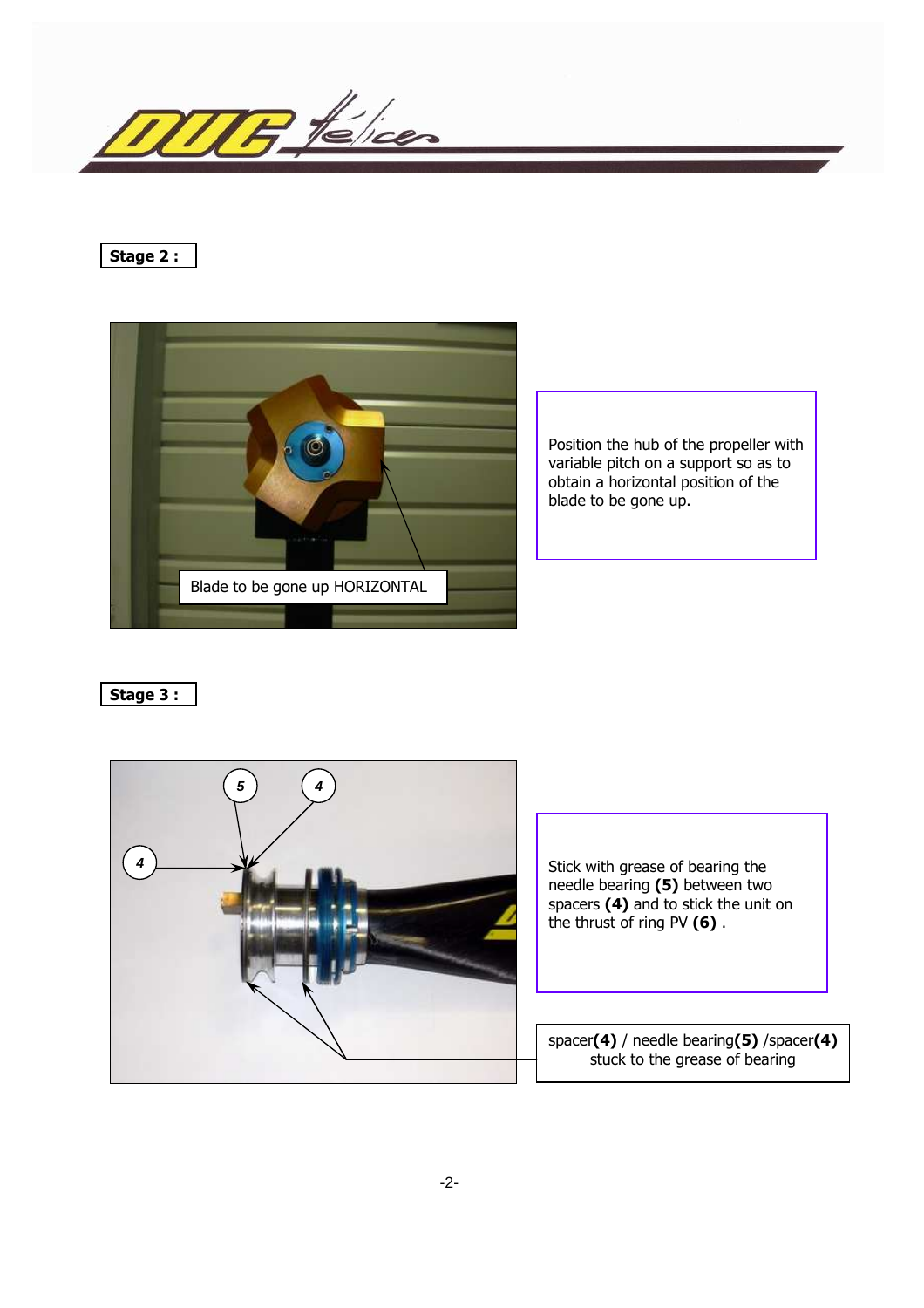

#### Stage 4 :



Position the central cursor of the hub directly in line with the axis of the diameter of fixing of the blade's foot by means of the screw (1) and the nut(2).

This adjustment allows an easier positioning of the bronze cube PV in the groove of the cursor.

Stage 5 :



- **Locate each blade compared to its** specific site on the hub before carrying out the complete assembly of the blades,
- Oil the ring of blade's foot and to lubricate the faces of the cube (3).
- **•** Position the circlips of the bronze cube not to obstruct its insertion in the groove of the central cursor.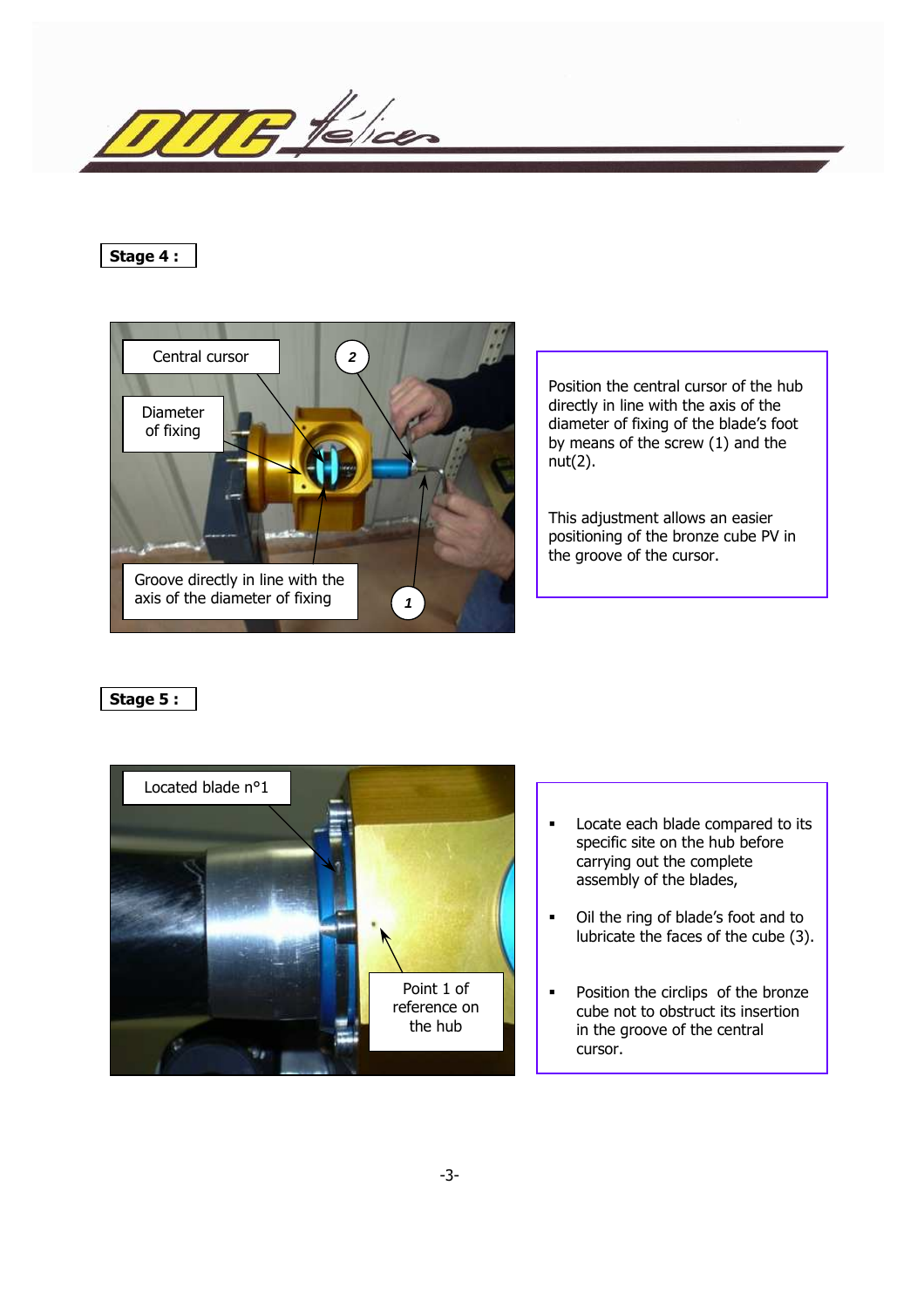$P$  telicer

# Stage 6 :



- Move back to the maximum the retaining nut of PV blade (8) not to obstruct the positioning of the cube,
- **•** Position the cube in the groove of central cursor of the hub beforehand directly in line with the axis of the clamp hole of the blade.
- Come while threading the blade in its housing from fixing and to make sure that the spacers (4) and the needle bearing (5) are always well positioned.

# Stage 7 :



- **Screw the retaining nut blade (8)** with the special key provided by taking the maximum of precautions not to damage the thread.
- Check that the O ring (7) is always well positioned at the interior of the retaining nut of blade.
- Tighten moderately.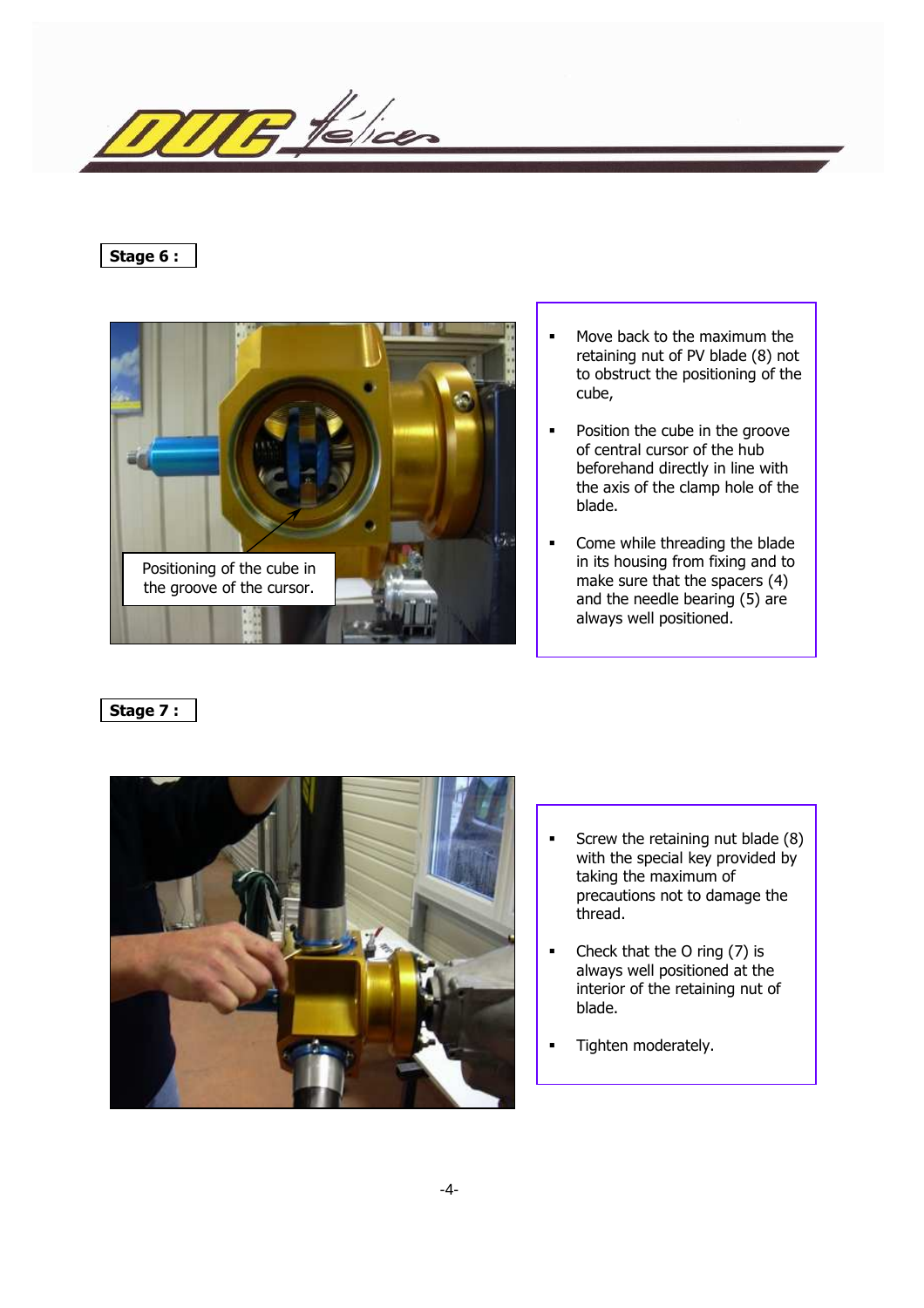$H$  télices

# Stage 8 :



Block the 5 brake screw CHC M6 to the tightening torque of 10 N/m.

These screws prevent the loosening of the fixing nut of the blade.

#### **ASSEMBLY OF THE PROPELLER**

# Stage 1 :



Remove the initial pawns of the support propeller flask of reducer ROTAX and to replace them by the provided pawns ø13.